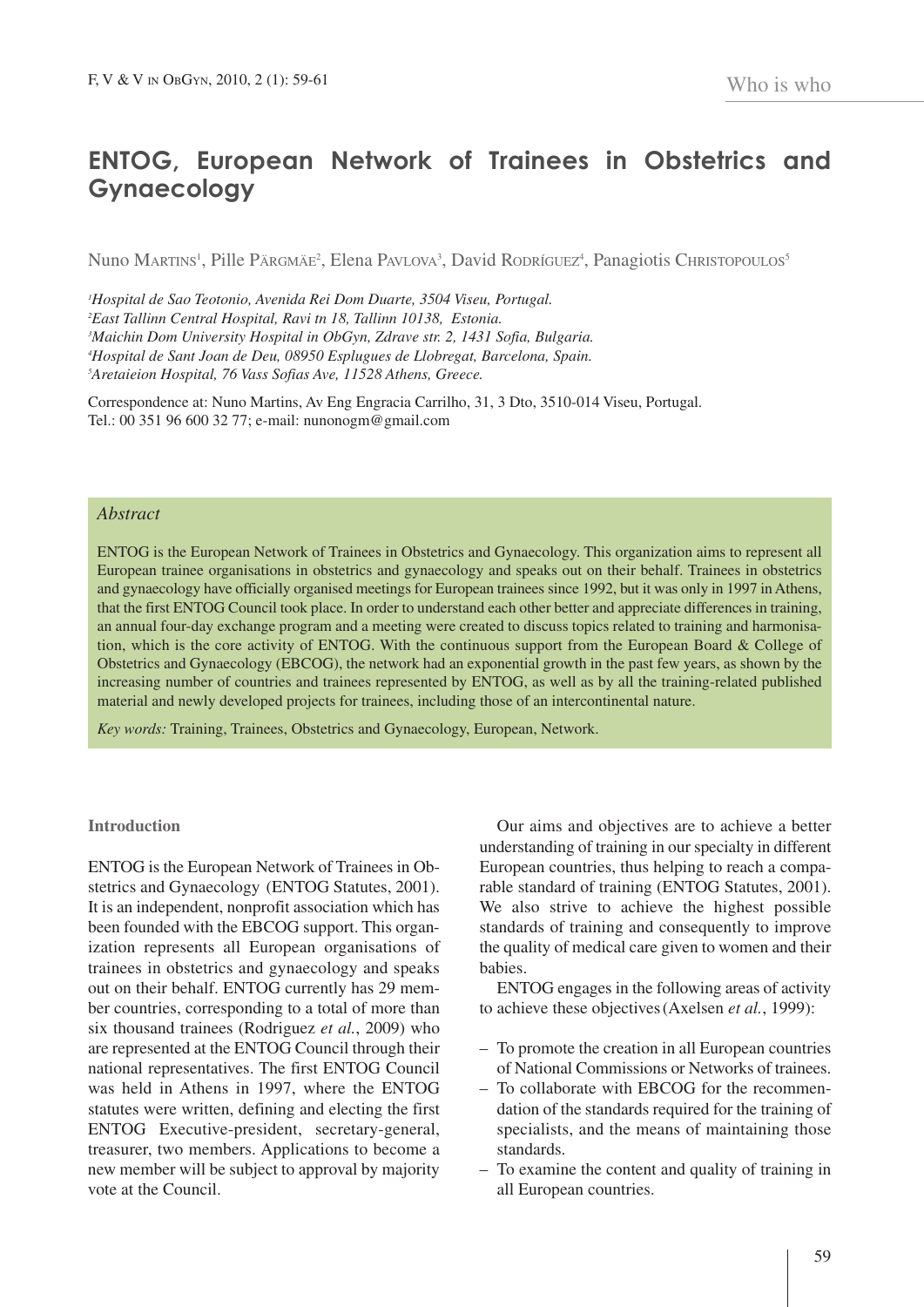- To collaborate with EBCOG for the recommendation of the criteria to which the specialist training centres should conform.
- To ensure that knowledge and skills of specialist obstetricians and gynaecologists are maintained and updated at regular intervals.
- To promote research by trainees and young gynaecologists/obstetricians and their participation in multi-centre European projects.
- To facilitate the exchange of trainees and young gynaecologists/obstetricians, between training centres throughout Europe to harmonise and improve the quality of training.

Harmonisation of the training procedure and working towards common standards are one of the crucial goals of ENTOG. To this effect, EBCOG developed, amongst others, a basic training logbook that is being used by many countries in its original or adapted version.

As trainees are onboard for a relatively short time, communication with national trainee Societies is of paramount importance. This is achieved by the President's periodic newsletters, by using the website as an easy door to every trainee and with the help from the Senior Societies.

## **Annual meeting and exchange program**

Trainees in obstetrics and gynaecology have officially organised meetings for European trainees since 1992. In order to understand each other better and appreciate differences in training, an exchange program was developed involving by now 16 Member countries. Trainees from all Member countries are invited for 'a work floor experience' lasting four days. This exchange program is just one example of how we try to improve mobility among our members. Following every exchange, a meeting is organised in the same country to discuss a topic related to training and harmonisation. Topics like research in training, gender in obstetrics and gynaecology and working conditions have so far been discussed in a broad forum (Martens *et al.*, 1998; Sommer, 2007; Martins *et al*., 2009).

In spite of all the differences in training programs, training length and health care systems the problems encountered during training show many similarities. Therefore our meetings tend to focus on topics that explore these areas and discuss the approaches chosen in either one of our member countries or elsewhere in the world.

Since 2007 we have organised in uneven years our annual meetings and exchange program as our own events. Our close relation with EBCOG, however, resulted in cooperation for the remainder years, as for the 20<sup>th</sup> EBCOG Congress in Lisbon in 2008, where we were able to organise part of the official program as our own ENTOG session (Martins *et al*., 2009). This was a great opportunity for ENTOG to reach out to many more trainees, as well as specialists, than otherwise possible.

Benefitting from joining the European congress, ENTOG was able to stimulate research in training by creating an ENTOG prize, to be awarded to the best work on this topic made by a trainee as first author.

ENTOG is actively organizing the future meetings and exchange programs to be held during the annual EBCOG congresses: the XXth in Belgium, the XXIst in the United Kingdom and the XXIInd in Estonia.

**Visitation for basic training and the cooperation with EBCOG**

ENTOG is a full partner of EBCOG, which means that ENTOG has a seat in all of the European Board and College's meetings, working groups, congress committees, and that it also has voting rights at the EBCOG Council.

An important part of this collaboration is the accreditation program for basic training, in which ENTOG sends a representative to join the College at the Hospital's visitation, in countries where there isn't a national visitation system established yet. Trainees are approached and invited to discuss training and opportunities with us. ENTOG hands out a leaflet containing information and instructions on how to join the network and follow-up on projects. During visitation, ENTOG also encourages local trainees to become more actively involved with their national trainee networks.

# **The european training project**

One of the new projects that the ENTOG Executive has been particularly excited about since the very beginning is the European training project. The idea behind it is basically to offer trainees a list of accredited Centres all over Europe, where trainees could work for some months abroad during their training program. The aim is to promote circulation of trainees inside Europe, leading to harmonisation of our practice. ENTOG will use the website as a "bridge", helping to establish communication between trainees and these volunteer Centres. Each Centre has a responsible person for this project and will be available for contact. ENTOG started by contacting EBCOG-accredited Departments, but will now move on to countries where there is a validated national visitation system. Trainees will be able to